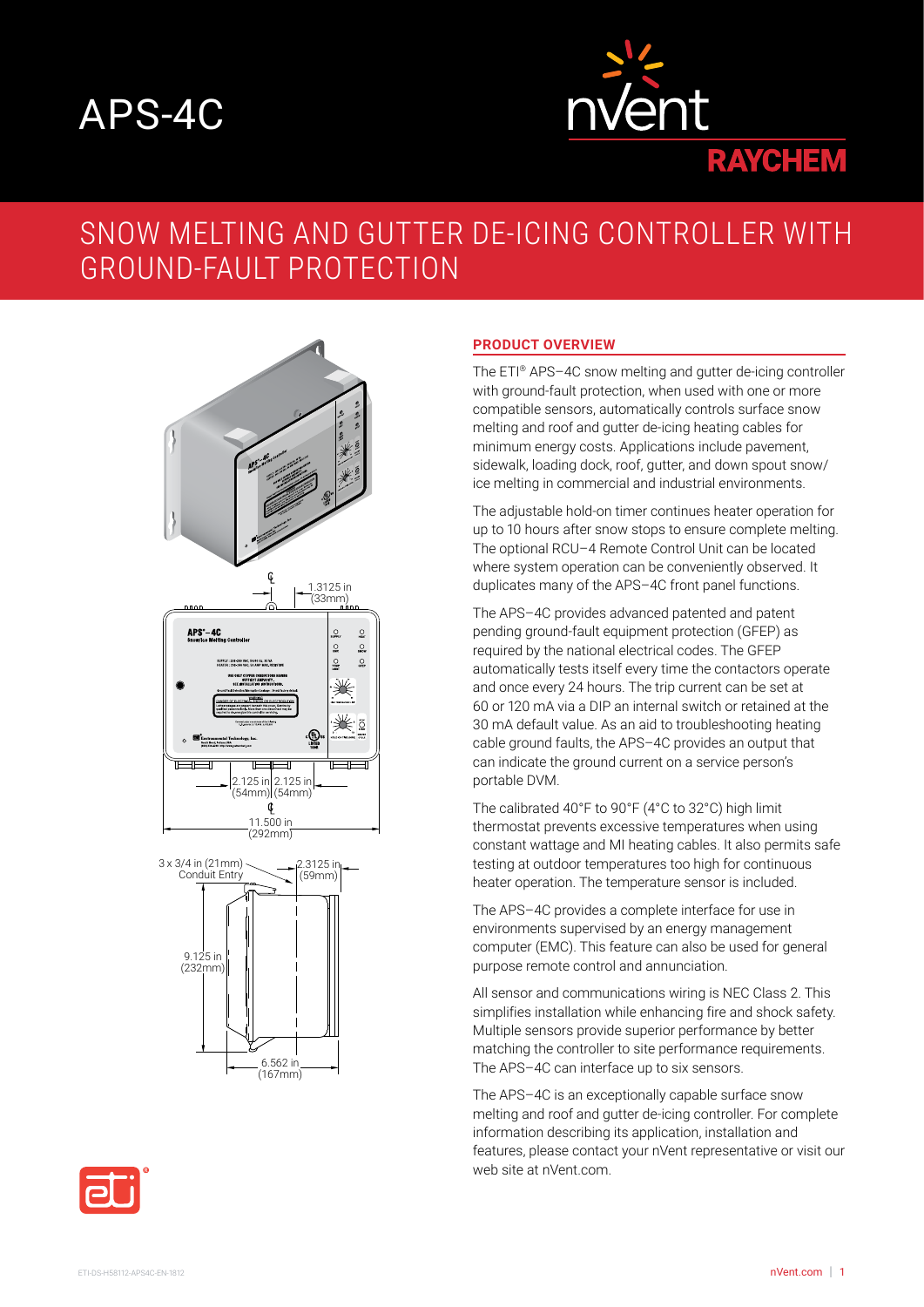## **GENERAL**

Approvals

**ENCLOSURE**

Area of use Nonhazardous locations



Type 873 Temperature Regulating Equipment

| Protection                                      | NEMA 3R                                                                                                                                                                                                                            |                                                                                                                      |
|-------------------------------------------------|------------------------------------------------------------------------------------------------------------------------------------------------------------------------------------------------------------------------------------|----------------------------------------------------------------------------------------------------------------------|
| Cover attachment                                | Hinged polycarbonate cover, lockable                                                                                                                                                                                               |                                                                                                                      |
| Entries                                         | One 1-1/16" entry (top) for NEC Class 2 connections<br>Two 1-11/16" entries (bottom) for supply and load power,<br>except 277 V single phase<br>Two 1-1/16" entries (bottom) for supply and load power,<br>277 V single phase only |                                                                                                                      |
| Material                                        | Polycarbonate                                                                                                                                                                                                                      |                                                                                                                      |
| Mounting                                        | Wall mounted                                                                                                                                                                                                                       |                                                                                                                      |
| <b>CONTROL</b>                                  |                                                                                                                                                                                                                                    |                                                                                                                      |
| Supply voltage                                  | APS-4C-208/240 V:<br>APS-4C-277 V:<br>APS-4C-277/480 V:<br>APS-4C-600 V:                                                                                                                                                           | 208-240 V 50/60 Hz 3-phase<br>277 V 50/60 Hz single phase<br>277/480 V 50/60 Hz 3-phase<br>600 V 50/60 Hz 3-phase    |
| Contact type                                    | 3 Form A                                                                                                                                                                                                                           |                                                                                                                      |
| Maximum ratings                                 | Voltage: 600 V<br>Current: 50 A except 277 V single phase, 40 A for 277 V<br>single phase                                                                                                                                          |                                                                                                                      |
| Heater hold-on timer                            | 0 to 10 hours; actuated by snow stopping or toggle switch                                                                                                                                                                          |                                                                                                                      |
| System test                                     | Switch toggles the heater contact on and off. If temperature<br>exceeds high limit, heater cycles to prevent damage.                                                                                                               |                                                                                                                      |
| <b>GROUND-FAULT EQUIPMENT PROTECTION (GFEP)</b> |                                                                                                                                                                                                                                    |                                                                                                                      |
| Set point                                       | 30 mA (default); 60 mA and 120 mA selectable by DIP switch                                                                                                                                                                         |                                                                                                                      |
| Automatic self-test                             | Mode A: Verifies GFEP function before contactors operate<br>Mode B: Verifies GFEP and heaters every 24 hours                                                                                                                       |                                                                                                                      |
| Manual test/reset                               | Toggle switch provided for this function                                                                                                                                                                                           |                                                                                                                      |
| Maintenance facility                            | DC output proportional to ground current provided for<br>troubleshooting the heater system                                                                                                                                         |                                                                                                                      |
| <b>SNOW/ICE SENSORS</b>                         |                                                                                                                                                                                                                                    |                                                                                                                      |
| Sensor input                                    | Up to 6 sensors: CIT-1, GIT-1, SIT-6E                                                                                                                                                                                              |                                                                                                                      |
| Circuit type                                    | NEC Class 2                                                                                                                                                                                                                        |                                                                                                                      |
| Lead length                                     | Up to 500 ft (152 m) using 18 AWG 3-wire jacketed cable<br>Up to 2,000 ft (609 m) using 12 AWG 3-wire jacketed cable                                                                                                               |                                                                                                                      |
| <b>HIGH LIMIT THERMOSTAT</b>                    |                                                                                                                                                                                                                                    |                                                                                                                      |
| Adjustment range                                | 40°F to 90°F (4°C to 32°C)                                                                                                                                                                                                         |                                                                                                                      |
| Dead band                                       | $1^{\circ}F(0.6^{\circ}C)$                                                                                                                                                                                                         |                                                                                                                      |
| Circuit type                                    | Thermistor                                                                                                                                                                                                                         |                                                                                                                      |
| Sensor interface                                | NEC Class 2                                                                                                                                                                                                                        |                                                                                                                      |
| Lead length                                     |                                                                                                                                                                                                                                    | Up to 500 ft (152 m) using 18 AWG 2-wire jacketed cable<br>Up to 1,000 ft (504 m) using 12 AWG 2-wire jacketed cable |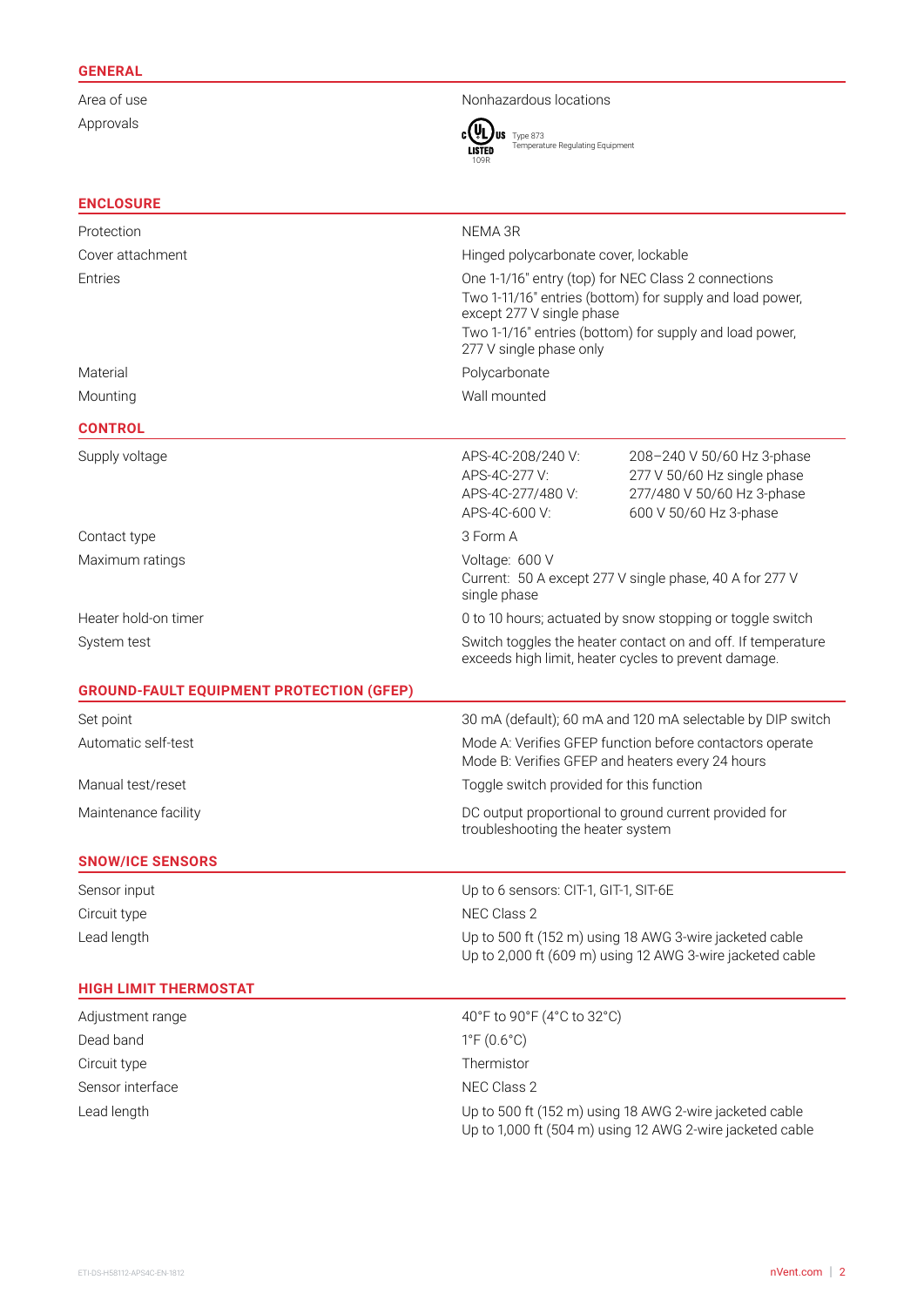# **ENERGY MANAGEMENT COMPUTER (EMC) INTERFACE**

| Inputs  | OVERRIDE ON<br>OVERRIDE OFF                                               | (10 mA dry switch contact)<br>(10 mA dry switch contact)                                                                                           |
|---------|---------------------------------------------------------------------------|----------------------------------------------------------------------------------------------------------------------------------------------------|
| Outputs | <b>SUPPLY</b><br>SNOW<br><b>HFAT</b><br><b>HIGH TEMP</b><br><b>REMOTE</b> | (10 mA dry switch contact)<br>(10 mA dry switch contact)<br>(10 mA dry switch contact)<br>(10 mA dry switch contact)<br>(10 mA dry switch contact) |

# **ENVIRONMENTAL**

| Operating temperature | $-40^{\circ}$ F to 160°F (-40°C to 71°C) |
|-----------------------|------------------------------------------|
| Storage temperature   | -50°F to 180°F (-45°C to 82°C)           |

## **ORDERING DETAILS**

| <b>Catalog number</b>   |         | <b>Part number</b> | <b>Description</b>                                                                                             |
|-------------------------|---------|--------------------|----------------------------------------------------------------------------------------------------------------|
| APS-4C-208/240V         |         | P000000783         | APS-4C Snow melting and de-icing controller with ground-<br>fault protection, 208-240 Vac 50/60 Hz three phase |
| APS-4C-277V             |         | P000000784         | APS-4C Snow melting and de-icing controller with ground-<br>fault protection, 277 Vac 50/60 Hz single phase    |
| APS-4C-277V/480V        |         | P000000785         | APS-4C Snow melting and de-icing controller with ground-<br>fault protection, 277/480 Vac 50/60 Hz three phase |
| APS-4C-600V             |         | P000000786         | APS-4C Snow melting and de-icing controller with ground-<br>fault protection, 600 Vac 50/60 Hz three phase     |
| <b>Snow/Ice Sensors</b> |         |                    |                                                                                                                |
|                         | $CIT-1$ | 512289-000         | CIT-1 Snow sensor                                                                                              |
|                         | $GIT-1$ | 126795-000         | GIT-1 Gutter sensor                                                                                            |
|                         | SIT-6E  | P000000112         | SIT-6E Pavement snow sensor                                                                                    |
|                         | RCU-4   | P000000884         | RCU-4 Remote control unit                                                                                      |

# **LIMITED WARRANTY**

ETI's two year limited warranty covering defects in workmanship and materials applies.